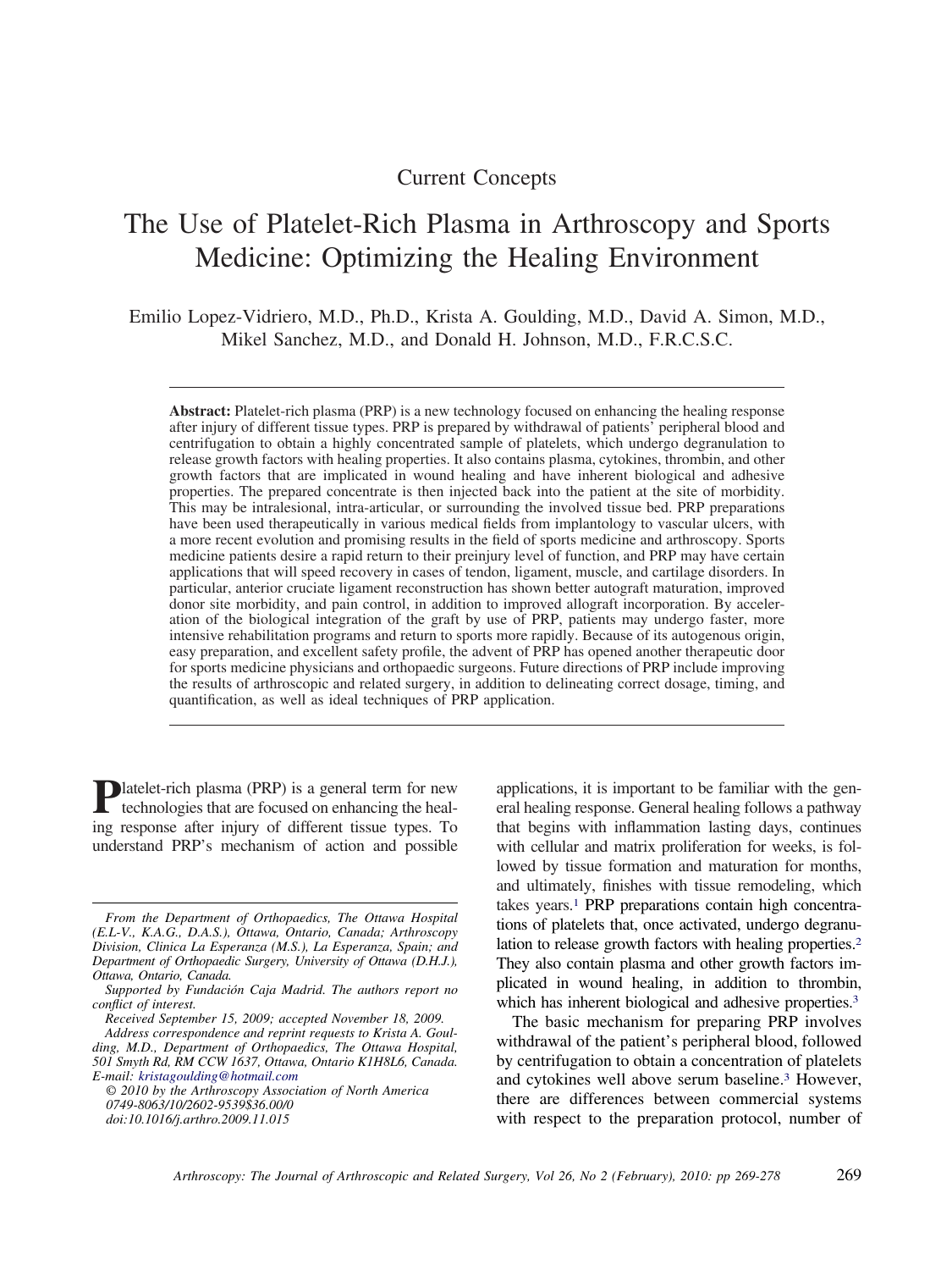platelets, use of anticoagulant, inclusion of leukocytes, and use of activators that may lead to very different biological effects in application.<sup>4</sup> Understanding these differences is critical when analyzing published results and deciding which system to use.

PRP preparations have been used therapeutically in various medical fields, from implantology<sup>5</sup> to vascular ulcers[,6](#page-8-0) with good results. Sports medicine is an evolving field in which patients desire and require rapid recovery after injuries. Although there has been a tremendous evolution in surgical techniques and instrumentation, the medical approaches of the sports medicine physician have primarily remained oral, topical, and injectable anti-inflammatories. Because of its autogenous origin, easy preparation, and excellent safety profile, the advent of PRP has opened another therapeutic door for sports medicine physicians.

There is increasing interest in the application of PRP preparations in arthroscopic and related surgical procedures around the world. By acceleration of the biological integration of the graft by use of PRP, patients could undergo faster, more intensive rehabilitation programs and return to sports more rapidly, as compared with patients treated with traditional surgical protocols.

### **TISSUE HEALING PROCESS**

As outlined previously, the general healing response is a pathway beginning with inflammation and cellular and matrix proliferation, followed by tissue formation and maturation, with each phase lasting for days, weeks, and months, respectively. In this context, optimal tissue healing requires "an exquisitely designed continuum of events that are interdependent and subject to both intrinsic and extrinsic signaling.["7](#page-8-0)

After tissue injury, the healing continuum begins with the inflammatory phase. This phase requires an adequate blood supply that will attract macrophages and form a fibrin clot at the injured site to provide a provisional scaffold for those platelets trapped in the clot. The fibrin clot provides contact guidance and a conductive surface onto which cells can migrate and proliferate. Platelets trapped in the provisional scaffold are the primary reservoir of growth factors. These growth factors are derived from platelet granules, serum, and local cells[.7](#page-8-0)

The cellular and matrix proliferation stage is critical because cells are the metabolic engine that drives tissue repair[.8](#page-8-0) These cells usually originate from pluripotent stem cells in adjacent tissues (e.g., infrapatellar fat pad for anterior cruciate ligament [ACL] and satellite cells for muscle).<sup>8</sup> They are recruited to the area by a variety of growth factors with chemotactic and mitogenic functions that stimulate further cellular and vascular proliferation[.1](#page-8-0)

The tissue formation and maturation phase is driven by cell phenotype and local environmental factors that are both biological and physical.<sup>1</sup> Finally, tissue remodeling is the longest stage and can last for years. During this phase, the repaired tissue is remodeled through normal physiologic turnover in response to loading, stress, and humoral factors.<sup>1</sup> The final appearance and function of the formed tissue depend on various factors and interactions affecting the different phases. The resulting tissue may be fibrous nonfunctional tissue (scar), repaired partially functional tissue, or newly formed completely functional tissue[.7](#page-8-0)

The healing response may be augmented or stimulated by use of endogenous agents or exogenous stimuli. Inflammation and matrix proliferation can be enhanced by the introduction of growth factors (e.g., PRP), scaffolds, and/or mesenchymal stem cells.<sup>7</sup> In the maturation and remodeling phases, probably the most important external stimulus is enhancing mechanobiological signaling by means of rehabilitatio[n7](#page-8-0) and physical therapy.

The role of growth factors is to work with other molecules to modulate cell function. Specifically, growth factors interact with the extracellular domain of transmembrane receptors that transduce secondary signals to control subcellular biology.<sup>9</sup> The potential benefits of many of the growth factors have been shown: platelet-derived growth factor is a powerful mitogen for connective tissue cells; transforming growth factor  $\beta$  is not only morphogentic but is also strongly implicated in collagen synthesis; type I insulin-like growth factor is critical for cell survival, growth, and metabolism; and the cooperative actions of vascular endothelial growth factor (VEGF) and hepatocyte growth factor induce endothelial cell proliferation and migration, thus initiating the angiogenic response[.9](#page-8-0)

#### **WHAT IS PRP?**

The first descriptions of the development and use of PRP were in the early 1990s, when science was focused on developing new "biological glues." PRP preparations were potent glues because of their high proportions of fibrin, and they were primarily used in maxillofacial surgery. Surgeons and scientists observed that these preparations had bone-forming properties, as well as anti-inflammatory and antibacterial effects[.10,11](#page-8-0) The effects were attributed mainly to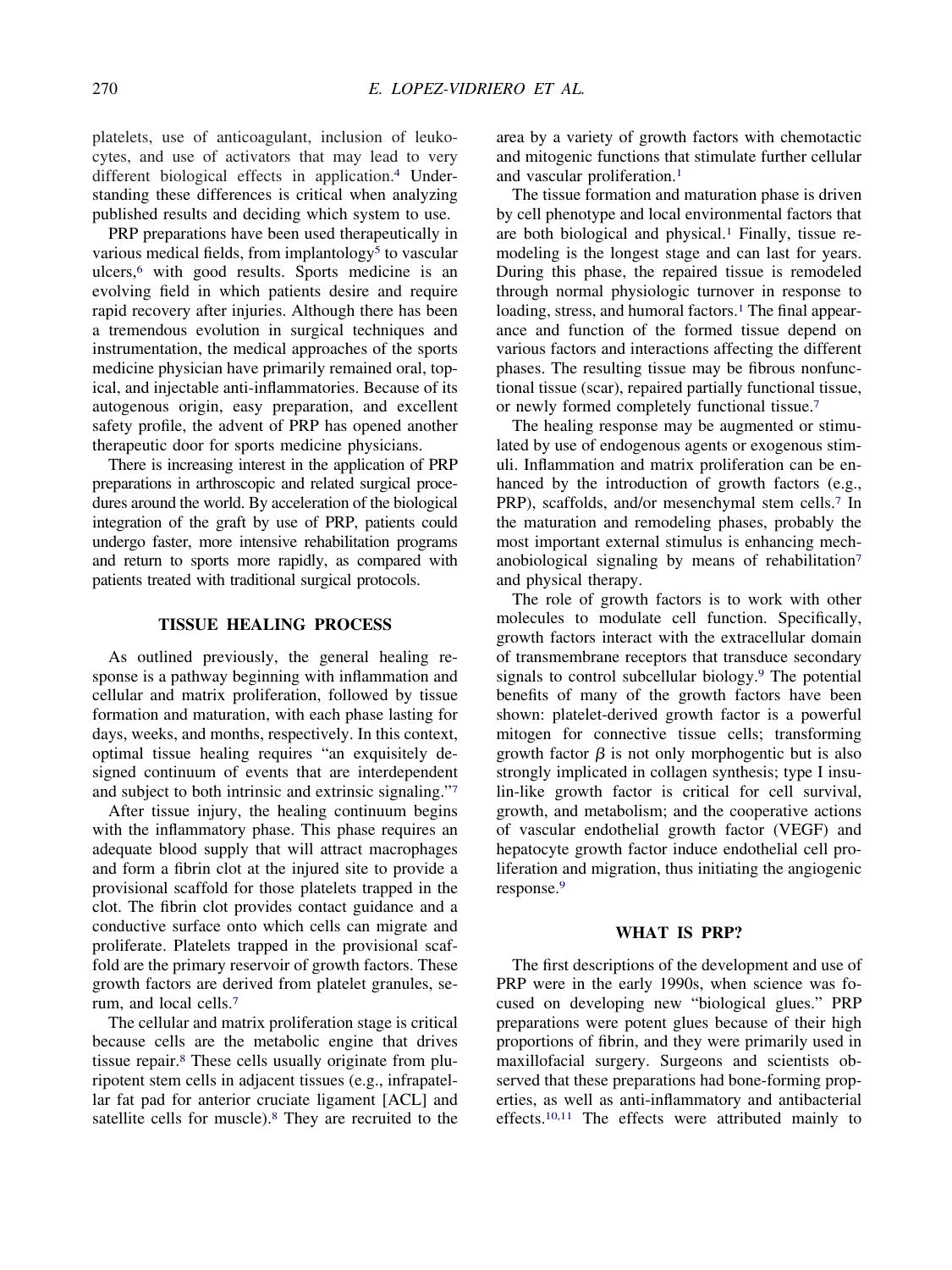**TABLE 1.** *Properties of PRP*

NOTE. PRP has multiple properties, including antibacterial and anti-inflammatory effects, coagulation, and hemostasis, as well as analgesic properties. PRP contains platelets that secrete alpha granules. These granules are made up of growth factors (plateletderived growth factor, transforming growth factor  $\beta$ , VEGF), endostatins, platelet factor 4, angiopoietins, and thrombospondin 1, which are all active in wound healing. Fibrin also contributes to the creation of a scaffold for wound healing and allows PRP to function as a biological glue.

platelets, which are anuclear cells that circulate in peripheral blood for 7 to 10 days. Aside from their role in coagulation and hemostasis, platelets contain alpha granules with various molecules that are secreted upon activation. These molecules are growth factors (platelet-derived growth factor, transforming growth factor  $\beta$ , VEGF), endostatins, platelet factor 4, angiopoietins, and thrombospondin 1. All are involved in the healing process[.2](#page-8-0) Moreover, platelets have been identified to have analgesic properties by releasing protease-activated receptor 4 peptides[.12](#page-8-0) However, PRP contains not only platelets but also plasma with fibrin and other growth factors that influence healing. Fibrin acts as a provisional scaffold for stem or primary cell migration and differentiation, and it functions as a biological glu[e13](#page-8-0) [\(Table 1\)](#page-2-0).

All PRP preparations have certain steps in common [\(Fig 1\)](#page-2-0). The basic mechanism for preparing PRP involves withdrawal of the patient's peripheral blood [\(Fig 2A](#page-3-0)), followed by centrifugation [\(Fig 2B](#page-3-0)) to obtain a concentration of platelets and cytokines well above serum baseline. The centrifuged product is usually stratified into 3 layers in its container [\(Fig 2C](#page-3-0)). The base, named the red layer, is filled with erythrocytes; the middle, or white layer, contains leukocytes and inflammatory cytokines; and the top, or yellow layer, is filled with plasma, platelets, and growth factors. The selected part of the prepared concentrate is then injected into the region where it is required. This may be intralesional (as in the muscle), intra-articular (as in ACL reconstruction), or surrounding the involved tissue bed (e.g., within the Achilles tendon sheath after rupture repair).

Several commercial products exist [\(Table 2\)](#page-3-0), with minor but important differences that may impact bio-

Withdrawal of patient peripheral blood Centrifugation **Red layer** White layer Yellow laver Plasma Leukocytes Erythrocytes Inflammatory Platelets cytokines Growth factors Inject at site of injury

<span id="page-2-0"></span>**FIGURE 1.** Preparation of PRP. PRP is withdrawn peripherally from the patient (approximately 10 mL) and placed in a centrifugation machine. After centrifugation, 3 layers are evident within the sample. The red layer contains erythrocytes, and the white layer contains leukocytes and other inflammatory cytokines; these 2 layers are discarded. The yellow layer is the uppermost layer, and it contains plasma, platelets, and other growth factors. It is then injected at the site of injury.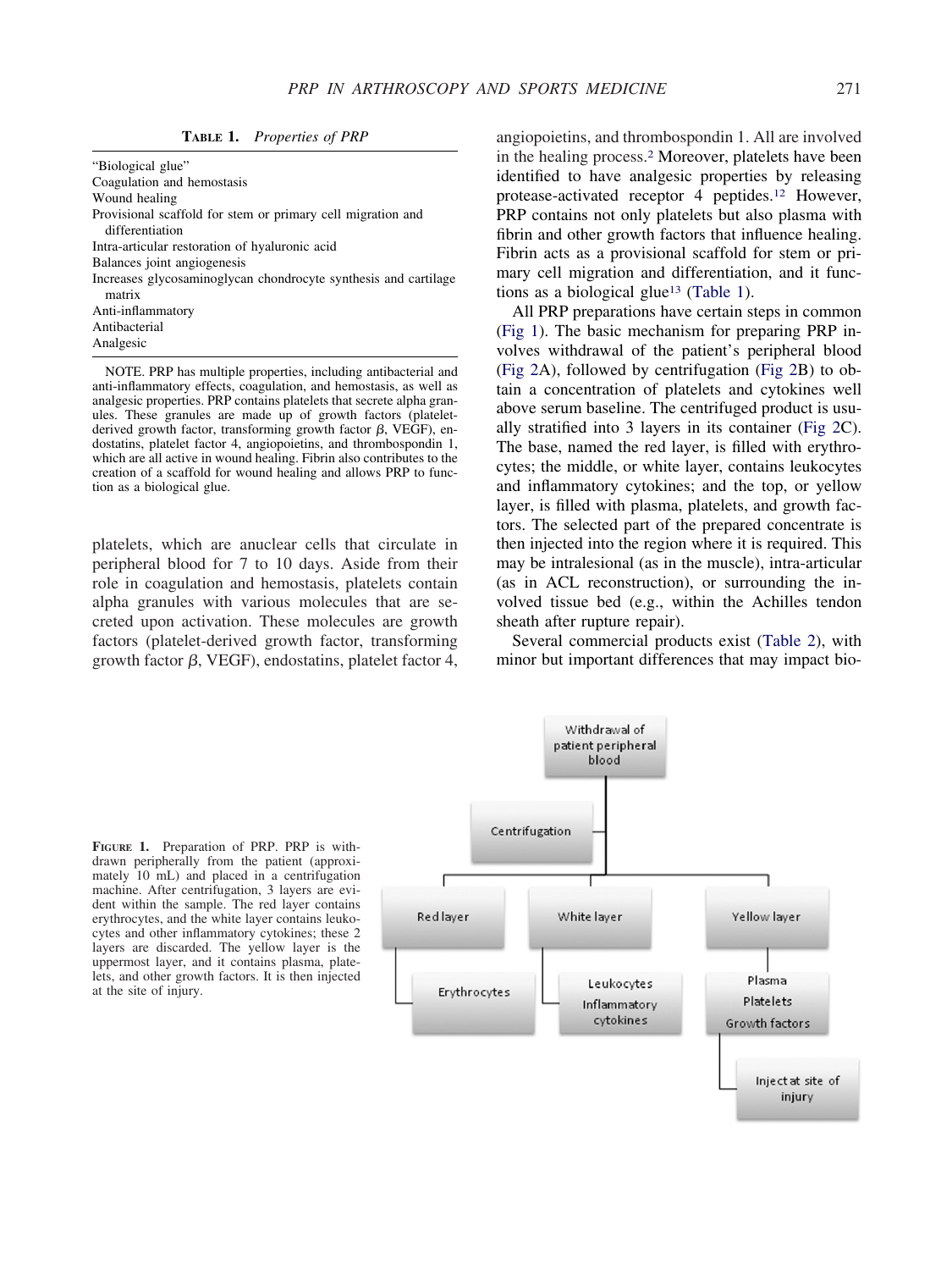

**FIGURE 2.** The basic mechanisms for preparing PRP involve (A) withdrawal of the patient's peripheral blood and (B) centrifugation to obtain a concentration of platelets and cytokines. (C) The centrifuged product is stratified into 3 layers.

logical efficacy. These subtle differences may be easily overlooked, and the surgeon should appreciate in detail the type of system being used, in the context of the desired endpoint and the tissue involved.

The use of the term "PRP" has been controversial. The generalized nature of the terminology is thought to be a potential hindrance to differentiating between the various products and their respective protocols. This raises concerns about potential uses of PRP because different products render different biologic effects[.4](#page-8-0) The main differences among the systems are as follows: the speed and number of centrifugations that lead to different platelet concentrations, the use of anticoagulant in the sample container, the presence of leukocytes in the preparation, and the use of an activato[r4](#page-8-0) [\(Table 3\)](#page-4-0). These factors should be

taken into account when one is analyzing the published results and when deciding which system to use.

A system that delivers a higher absolute number of platelets is not necessarily better. The number of platelets needed to obtain the optimal effect in bone regeneration has been shown to be between 503,000 and 1,729,000 platelets/ $\mu$ L of PRP.<sup>14</sup> Concentrations below 3.8  $\times$  10<sup>5</sup> platelets/ $\mu$ L have a suboptimal effect, and concentrations above  $1.8 \times 10^6$  platelets/ $\mu$ L may have a paradoxically inhibitory effect[.14](#page-8-0)

As previously mentioned, the activation of platelets is required to release growth factors from the alpha granules. Some commercial systems do not activate their preparations, with the argument that these will be activated once in the surgical field. Others use exogenous or endogenous thrombin to activate the PRP,

| System                                            | <b>Blood</b><br>Volume | Procedure                 | Time                                       | Final Volume<br>of PRP | Final Platelet<br>Concentration Leukocytes |                | Activator            |
|---------------------------------------------------|------------------------|---------------------------|--------------------------------------------|------------------------|--------------------------------------------|----------------|----------------------|
| ACP-DS (Arthrex, Naples, FL)                      | $9 \text{ mL}$         | Single spin               | $5 \text{ min}$                            | 3 mL                   | $\times$ 2- $\times$ 3                     | N <sub>0</sub> | None                 |
| Fibrinet (Cascade;<br>Musculoskeletal Tissue      | $9-18$ mL              | Single spin<br>(for PRP)  | 6 min (PRP)                                | $4-9$ mL               | $\times1-X1.5$                             | N <sub>0</sub> | CaCl <sub>2</sub>    |
| Foundation)                                       |                        | Double spin<br>(for PRFM) | $6 \text{ min} + 15 \text{ min}$<br>(PRFM) |                        |                                            |                |                      |
| GPS (Biomet)                                      | 27-110 mL              | Single spin               | $15 \text{ min}$                           | $3-12$ mL              | $\times$ 3- $\times$ 8                     | Yes            | AT/CaCl <sub>2</sub> |
| Magellan (Medtronic,<br>Minneapolis, MN)          | $30-60$ mL             | Double spin               | $4-6$ min                                  | $6 \text{ mL}$         | $\times$ 3- $\times$ 7                     | Yes            | CaCl <sub>2</sub>    |
| PRGF (BTI Biotechnology)<br>Institute)            | $9-72$ mL              | Single spin               | $8 \text{ min}$                            | $4 - 32$ mL            | $\times$ 2- $\times$ 3                     | N <sub>0</sub> | CaCl <sub>2</sub>    |
| SmartPrep (Harvest Technologies,<br>Plymouth, MA) |                        | 20-120 mL Double spin     | $14 \text{ min}$                           | $3-20$ mL              | $\times$ 4- $\times$ 6                     | Yes            | BT/CaCl <sub>2</sub> |

**TABLE 2.** *Characteristics of Main PRP Commercial Protocols Available*

<span id="page-3-0"></span>Abbreviations: CaCl<sub>2</sub>, calcium chloride; AT, autologous thrombin; BT, bovine thrombin.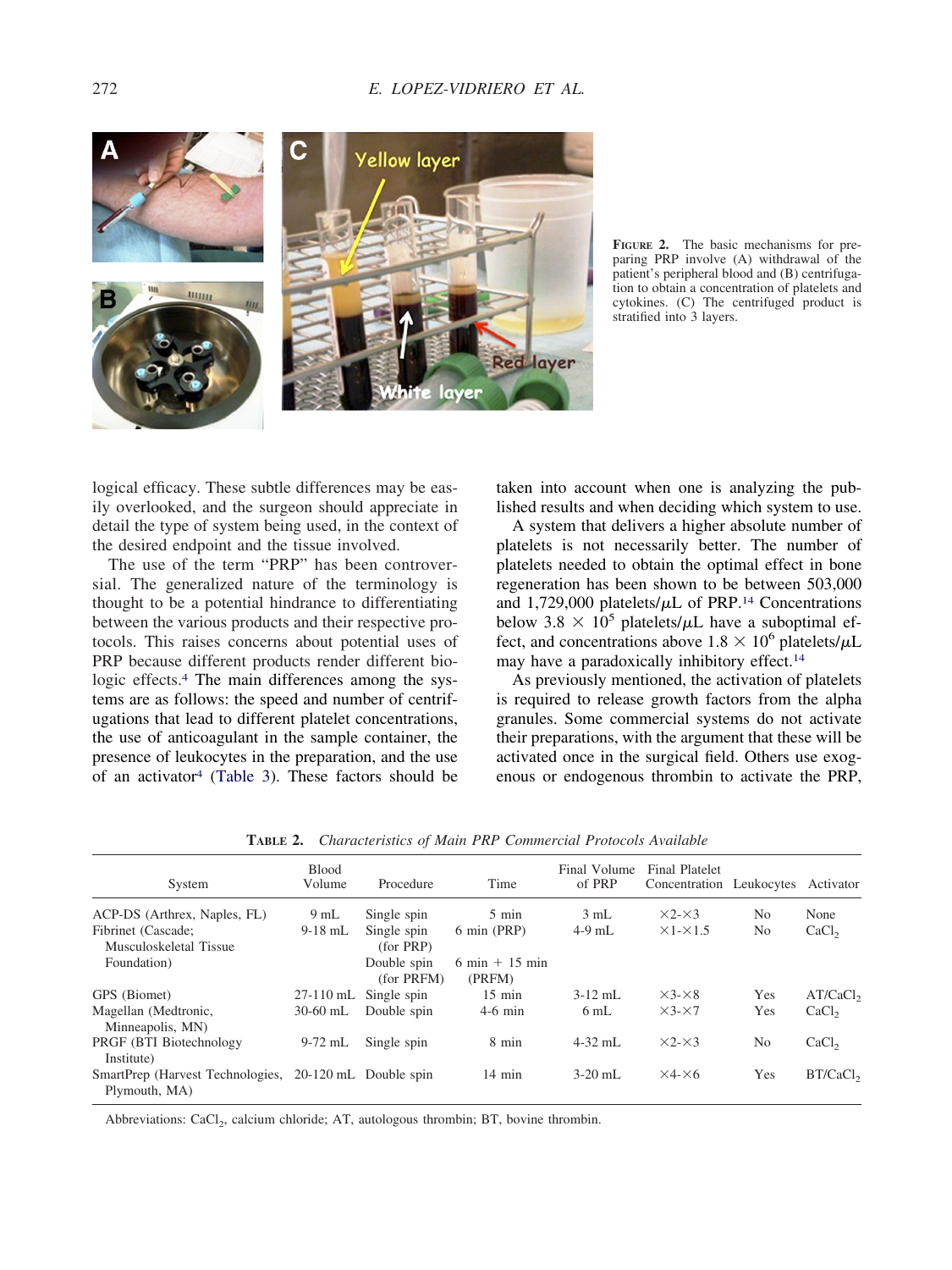**TABLE 3.** *Differences Between PRP Systems*

Speed of centrifugation Number of centrifugations Use of anticoagulant Presence of leukocytes in preparation\* Use of activator<sup>†</sup>

\*Leukocytes may release matrix metalloproteinases (matrix metalloproteinase 8 or 9) and excessive reactive oxygen species, resulting in increased tissue damage.

†Calcium chloride may be used in conjunction with an activator (e.g., exogenous thrombin) to avert possible immune reactions.

before in vivo deposition. The use of exogenous thrombin may be considered an issue because of the possibility of adverse immune reactions[.3](#page-8-0) As such, calcium chloride has also been used as an activator to avoid the possibility of these side effects[.3](#page-8-0)

The inclusion of leukocytes in the preparation is also controversial. The biological deleterious effects resulting from neutrophils containing matrix metalloproteinases  $8$  and  $9<sup>3</sup>$  have been well described. Moreover, neutrophils may increase tissue damage by releasing excessive amounts of reactive oxygen species in the inflammatory phase of muscle injury[.15](#page-8-0)

# **APPLICATIONS OF PRP IN SPORTS MEDICINE**

PRP systems have shown good results in various medical fields, from implantology<sup>5</sup> to the treatment of vascular ulcers[.6](#page-8-0) Sports medicine patients want a rapid return to their preinjury level of function, and PRP may have certain applications that will speed recovery in cases of tendon, ligament, muscle, and cartilage disorders [\(Tables 4](#page-4-0) and [5\)](#page-4-0).

Tendons have low metabolic rates at baseline and are predisposed to slow healing after injury[.9](#page-8-0) Basic science studies have shown that co-cultures of tenocytes and a preparation rich in growth factors (PRGF; BTI Biotechnology Institute, Vitoria, Spain) increase the proliferation and secretion of VEGF and hepato-

**TABLE 4.** *PRP Applications*

<span id="page-4-0"></span>

| <b>PRP</b> Applications | Examples                                            |  |  |
|-------------------------|-----------------------------------------------------|--|--|
| Chronic tendinosis      | Tennis elbow                                        |  |  |
| Tendinopathy            | Chronic rotator cuff tendinopathy,<br>jumper's knee |  |  |
| Acute tendon injury     | Achilles tendon rupture, SLAP lesions               |  |  |
| Osteoarthritis          | Osteochondral defects                               |  |  |
| Muscle injury           | Hamstrings tear                                     |  |  |
| Osteochondritis         | Osteochondritis dissecans lesions                   |  |  |

**TABLE 5.** *PRP Applications in Arthroscopy and Related Surgery*

| Arthroscopic<br>Procedure                                        | <b>PRP</b> Applications in Arthroscopy                                                                                                    |
|------------------------------------------------------------------|-------------------------------------------------------------------------------------------------------------------------------------------|
| ACL repair                                                       | Improves allograft integration within<br>tunnel by limiting graft motion,<br>decreasing osteolysis<br>Decreases time to graft integration |
| Meniscal repair<br>SLAP repair<br>Osteochondral defect<br>repair | Increases healing in zone of avascularity<br>Accelerates healing times<br>Augmentation of chondral body repair                            |

cyte growth factor.<sup>16</sup> This was shown to improve angiogenesis and lessen fibrosis after repetitive injection in the severed Achilles tendons of sheep[.17](#page-8-0) On the basis of encouraging results in cultures and animal models, Sanchez et al[.18](#page-8-0) performed a comparative study in athletes. They compared intraoperative PRGF injections in a group of Achilles tendon rupture repairs, with a matched control group treated with surgical repair alone. This study showed that the group that had surgery plus PRGF recovered significantly earlier and had a smaller cross-sectional area of fibrotic tendon after 18 months than the control group.

PRP has also proven to be effective in treating chronic tendinosis. Mishra and colleagues<sup>19</sup> showed a significant reduction, at 8 weeks, in tennis elbow symptoms in a group treated with PRP compared with a control group (GPS System; Biomet, Warsaw, IN). A group from the Netherlands led by Gosen<sup>20</sup> has replicated this protocol and compared the PRP group with a group treated with cortisone injection for tennis elbow. They observed that the PRP group enjoyed better and faster functional recovery and pain relief after 6 months.

Chronic rotator cuff tendinopathy and partial- or full-thickness tears could be a potential target for treatment with PRP alone or in combination with physiotherapy and surgery. Anderson and colleagues<sup>19</sup> observed that a cohort of patients treated surgically, in combination with platelet-rich fibrin matrix (PRFM), used significantly fewer narcotics for less than half the time of counterparts in a matched control cohort. In massive rotator cuff surgery, Maniscalco et al.<sup>21</sup> have shown good results adding the Cascade membrane (A.T. Grade, Milan, Italy). Recently, Marcacci and colleagues<sup>22</sup> at the Rizzoli Institute have studied the effects of PRP in jumper's knee (chronic refractory patellar tendinopathy) after previous classical treatments have failed. They observed significantly bet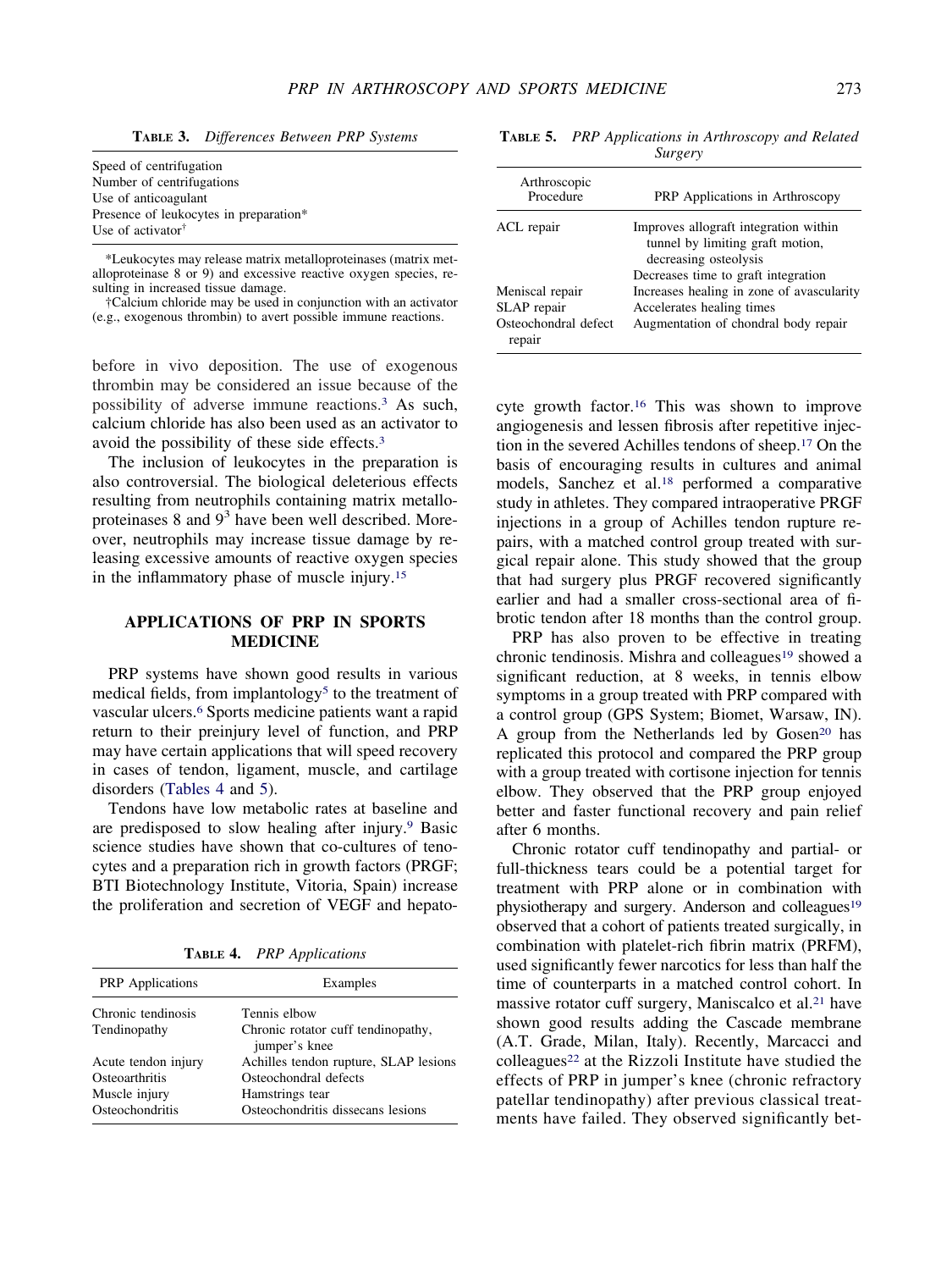ter results in terms of Tegner, EuroQol, and visual analog scale scores and pain level compared with baseline and with controls treated with physiotherapy.

Muscle injuries have been treated successfully with the PRGF system (BTI Biotechnology Institute). The treatment protocol consists of extracting the early blood clot percutaneously under ultrasound control and then filling the gap with PRGF, again under ultrasound guidance. Sanchez et al[.23](#page-8-0) found that 20 athletes had full recovery in half the expected time. Moreover, fibrosis was not apparent at long-term follow up, and no reinjuries occurred.

In fibrocartilage basic science studies have shown that the use of PRP enhances meniscal repair in the avascular region of rabbit menisci, both in vitro and in vivo at 12 weeks.<sup>24</sup> Clinically, Sgaglione and colleagues<sup>19</sup> have explored the use of PRP to augment meniscal repairs and have found optimal and successful healing along with an 80% success rate in clinical outcomes (Tegner and Lysholm scores) of 40 young patients treated with meniscal repair and PRP. In addition, the use of PRP has been shown to accelerate healing and reduce pain in SLAP repairs as compared with controls[.25](#page-8-0) Other fibrocartilage-like tissues, such as the hip labrum, are being surgically repaired in conjunction with PRP supplementation. Unfortunately, we are not aware of any published results to date.

Recent studies have shown good results where cartilage defects, osteochondritis, and osteoarthritis have also been treated with PRP. Sanchez et al[.26](#page-8-0) used the PRGF system in combination with arthroscopic surgery to reattach a large chondral loose body  $(>2 \text{ cm})$ and observed accelerated complete articular cartilage healing. Moreover, in Spain the groups of Sanchez et al.<sup>27</sup> and Cugat<sup>28</sup> have used intra-articular injections of PRGF to treat knee osteoarthritis. PRGF has been shown to significantly decrease pain and improve quality of life and clinical outcomes, as compared with intra-articular hyaluronic acid supplementation.<sup>29</sup> This benefit could be explained by the effect of PRGF on restoring hyaluronic acid concentration and balancing angiogenesis in the joint[.29](#page-8-0)

Other PRP systems have been shown to increase glycosaminoglycan chondrocyte synthesis, as well as cartilage matrix, in rabbit models of osteoarthritis. Interestingly, the use of PRP suppressed the progression of osteoarthritis in the ACL-transected rabbit model, morphologically and histologically[.30](#page-8-0)

# **CLINICAL EXPERIENCE IN ACL RECONSTRUCTION WITH PRP**

Success rates of ACL reconstruction surgery vary between 73% and 95%, and the rate of return to the preinjury level of activity varies from 37% to 75%[.31](#page-8-0) There has been increasing interest in improving these results, especially in the presence of graft failures. Return to full activity varies from 6 to 12 months because biological fixation is not strong enough to bear aggressive rehabilitation until 12 weeks after surgery.<sup>31</sup>

By acceleration of the biological integration of the graft by use of PRP, patients could potentially advance through more intensive rehabilitation programs and return to sports more rapidly than patients treated with traditional surgical protocols. This is of particular interest in terms of the timing of incorporation of soft-tissue grafts into the tunnel. The results have been varied; some reports suggest that allografts incorporate in the tunnel more slowly than bone-tendon-bone (BTB) grafts and show higher rates of failure, which could be attributed to their low cellularity[.32](#page-8-0) Conversely, a recent systematic review by Carey et al[.33,](#page-8-0) which evaluated 9 nonrandomized, prospective clinical trials comparing autograft with allograft, showed no difference between these 2 modalities at early clinical follow up (although 1 study with an allograft failure rate of 45%, suspected to be due to the sterilization process, was excluded). Nonetheless, promoting cell proliferation with PRP could purportedly shorten the healing time as well as the overall healing rate, thus decreasing the number of both allograft and autograft failures. In addition, complications limiting graft integration within the tunnel, such as graft motion and tunnel widening, could be avoided or improved with the use of PRP.

In North America there is an increasing interest in  $PRP$  technology. Fanelli and colleagues<sup>19</sup> have reported their results using the Cascade PRFM system (Musculoskeletal Transplant Foundation, Edison, NJ) in ACL reconstructions with allografts. They found less tunnel expansion and osteolysis in patients who underwent supplementation with PRFM. They followed 70 ACL reconstructions, including 34 isolated ACL reconstructions, 30 ACL medial-side reconstructions, and 6 ACL lateral-side reconstructions. To avoid confounding factors, all reconstructions were performed with fresh-frozen allograft tissue from the same tissue bank, and the same methods and materials for fixation were used. Digital radiography showed that those patients treated with PRP had a 6.7% inci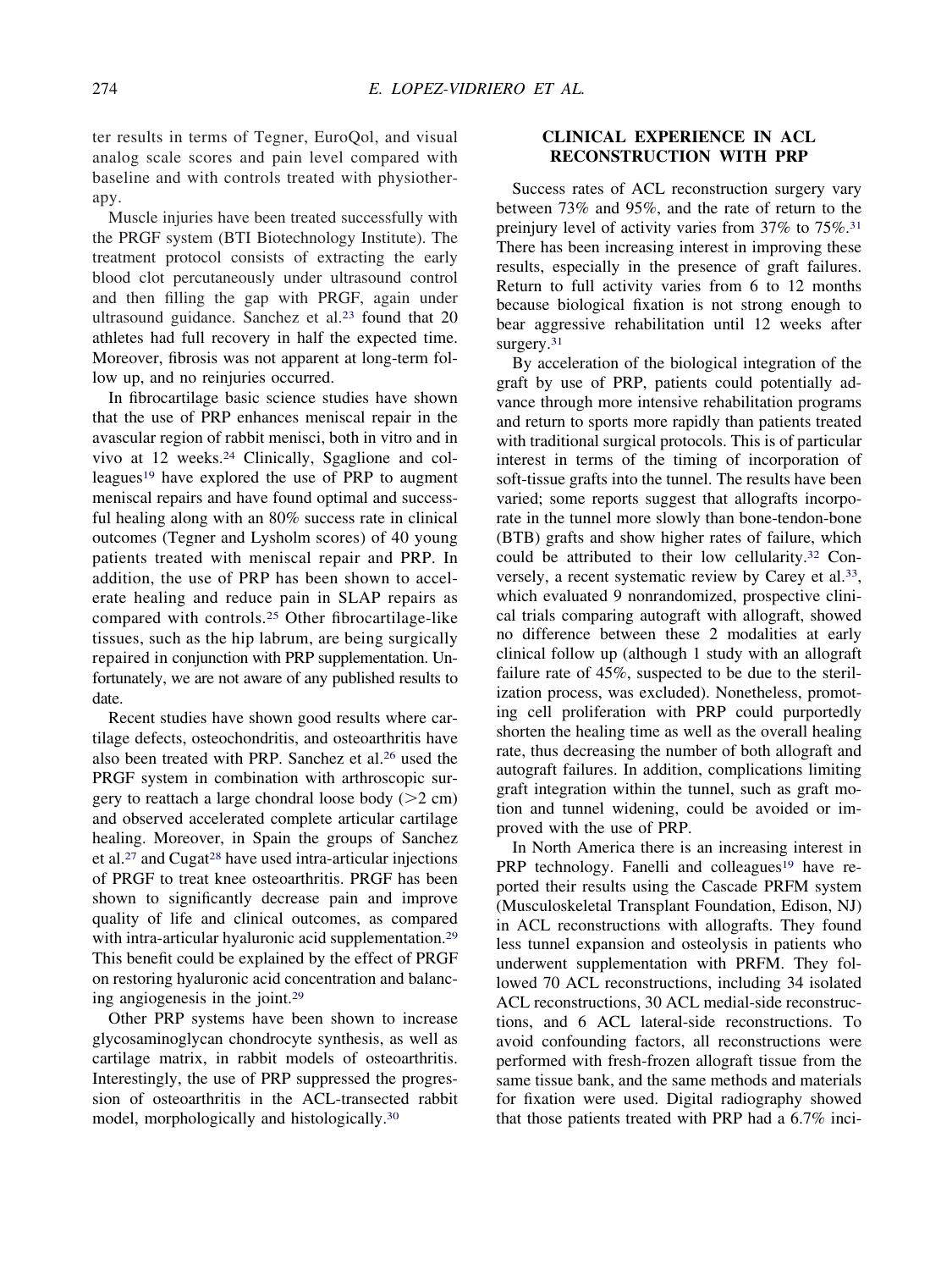dence of tunnel expansion and osteolysis whereas those patients who did not undergo supplementation with PRP had a 52% incidence of this complication. Moreover, when they used PRP in combination with surgery for those patients with knees with ACL– medial collateral ligament (MCL) insufficiency, they found little or no inflammation and no wound breakdown or blisters at the MCL wound site. They also observed that there was normal skin tension just 5 days after surgery. Interestingly, there were no infections in knees treated with PRP. The authors attributed the improvement in static stability, measured by KT-1000 arthrometer (MEDmetric, San Diego, CA), to the improvement of collateral ligament wound healing.

The South American experience with PRP and ACL reconstruction has been led by Radice et al[.34](#page-8-0) in Chile, who studied the healing process of the ACL-reconstructed knee on magnetic resonance imaging (MRI) studies. To evaluate the concordance of MRI with histology, they performed second-look arthroscopies at 6, 9, and 12 months to obtain graft samples from BTB ACL-reconstructed knees. They concluded that MRI characteristics mirror the histologic stages described by Arnoczky et al.<sup>8</sup> At 6 months, the intraarticular portion of the graft was found to be hypointense, whereas the bone plugs were hyperintense with diffuse edema around the tunnels. This correlated with the stage of incorporation, with small, disorganized cells; high vascular proliferation; and low-frequency collagen patterns on histologic sections. At 9 months, the entire graft was hyperintense, with heterogeneous zones on MRI and a more homogeneous distribution of cells, better organization of collagen, and less vascularization histologically. Finally, at 12 months, the appearance of the graft was hyperintense, completely homogeneous, and without bone edema around the tunnels. This corresponded histologically to a normal ACL.

After determining the MRI characteristics of the healing ACL graft, Radice et al.<sup>35</sup> designed a prospective randomized trial involving 25 patients treated with ACL reconstruction in combination with PRP (GPS System [Biomet] with thrombin activator) and compared them with a control group comprising 25 patients who underwent surgery alone matched for age and gender. BTB autografts were used in 15 patients in each group, and hamstring autografts were used in the other 10 patients. In BTB autografts, 5 mL of activated PRP was added to an absorbable gelatin compressed sponge (Gelfoam; Pfizer, Ixelles, Belgium) and sutured to the femoral plug and intraarticular parts of the BTB graft, acting as a scaffold. In hamstring autografts the sponge was placed between the folded tendons and sutured in the same manner. Five milliliters of thrombin-activated PRP was injected into the sponge in both scenarios.

Postoperatively, monthly MRI studies were performed from 3 to 9 months to track the homogenization curve of the intra-articular portion of the graft in the PRP group[.35](#page-9-0) The control group was studied monthly between 6 and 12 months, assuming that homogenization of the graft does not occur before the sixth month as shown in the previous MRI study. The images were evaluated by a single radiologist in a blinded manner. The authors found that the time to complete homogeneity was 177 days for the group with surgery plus PRP, whereas the group with surgery alone required 369 days to acquire a matured graft. Moreover, when the subgroup of BTB autograft was analyzed, the maturation time in the PRP group was 109 days versus 363 days. In light of these results, Radice et al. concluded that the use of PRP accelerates graft maturation by half of the expected time, with an additional reduction in maturation time from 12 months to 3.6 months in the BTB graft and PRP group. These results are especially significant in light of the accelerated recovery time desired in sports medicine.

A similar study was performed in Portugal by Silva and Sampaio[,36](#page-9-0) which showed different results. All surgeries were performed by the same surgeon, using double-bundle reconstructions with hamstring autografts. Forty patients were divided into four groups: a control group, a group with inactivated PRP injected within the tunnels, a group with activated PRP injected within the tunnels, and a group with inactivated PRP injected within the tunnels in addition to an intra-articular injection of inactivated PRP at 2 and 4 weeks postoperatively. The PRP system used was GPS (Biomet). However, the authors injected only 1.5 mL of PRP between the tendon strands in the tunnels without using any type of scaffold, and only in the fourth group did they use autologous heated thrombin as an activator (Clotalyst; Biomet). There was no reference to the quantity of PRP that was injected intra-articularly or whether it was activated. The authors performed MRI at 12 weeks to compare the signal intensity of the fibrous interzone in the femoral tunnels only, and they found no difference among the groups at 3 months. They concluded that the use of PRP, whether activated or not, does not change the healing process at 12 weeks. However, in analyzing these results, one should consider the limitations in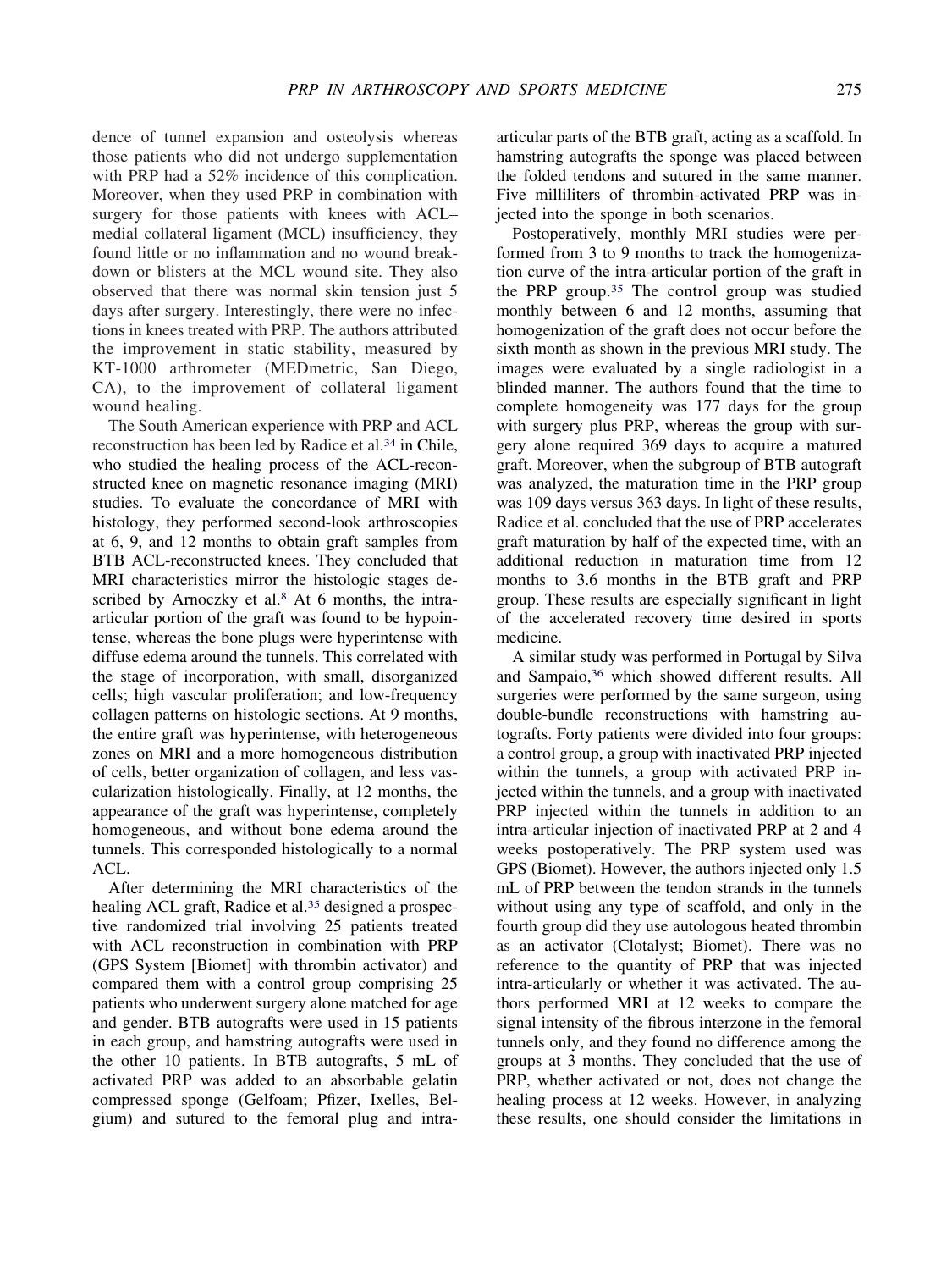technique (no activation, no scaffold use or intratendinous injection), in sample size (underpowered study), and in the location of image analysis (no intra-articular tendinous analysis).

In Spain PRP preparations have been used since the early 1990s. Sanchez et al.<sup>9</sup> have developed their own system, named "preparation rich in growth factors" (PRGF system III; BTI Biotechnology Institute)[.10](#page-8-0) The term "PRGF" denotes 100% autologous and biocompatible products elaborated by use of a 1-step centrifugation process. Sodium citrate is used as an anticoagulant when peripheral blood is withdrawn. After centrifugation, a moderately elevated platelet concentration of  $6 \times 10^5$  platelets/ $\mu$ L is obtained. This concentration has been reported to induce the optimal biological benefit[.14](#page-8-0) In addition, leukocyte content has been eliminated from PRGF with the aim of avoiding the proinflammatory effects of the proteases and acid hydrolases contained in white blood cells. Lastly, calcium chloride is used as the activator. The addition of calcium chloride promotes the formation of native thrombin, mimicking the physiologic clotting process and enabling a more sustained release of growth factors. Moreover, using a standardized dose of calcium chloride, while avoiding the addition of exogenous thrombin, grants control over the liquidgel (fibrin matrix) transformation and confers versatility to administration procedures[.37](#page-9-0) Different formulations with therapeutic potential can be easily obtained depending on the degree of activation. The formulations include non-activated and activated liquid PRGF, scaffold-like PRGF composed of fibrillar and cellular components, and elastic, dense, and hemostatic fibrin.

This system has been widely used in Spain in different clinical contexts since 1990. ACL surgery supplemented with PRGF has been studied by the groups of Sanchez et al.<sup>38</sup> in Vitoria and Cugat<sup>28</sup> in Barcelona. Sanchez et al. compared a cohort of 50 patients (9 BTB and 41 hamstring autografts) treated with surgery plus PRGF with a cohort of 50 patients (11 BTB and 39 hamstrings) who had surgery alone matched for age and type of autograft. Their protocol was to soak the graft in activated liquid PRGF before passing it through the tunnels in the final stages of surgery. With the knee evacuated of fluid by means of arthroscopic aspiration, and once the graft was in place, they injected activated liquid PRGF inside the autograft, within the tunnels, and in the trochleaplasty. At the donor site, they used activated fibrin-dense PRGF to promote hemostasis and wound healing. They found that in the surgery-plus-PRGF group, there were fewer severe postoperative hematomas and a drop in the need for forced manipulation to deal with a limited range of motion. There were also larger numbers of completely stable knees and better radiographic integration of the grafts within the tunnels in the first month postoperatively in this group. In addition, the authors had the opportunity to perform a repeat arthroscopy in one of the PRGF knees because of a meniscal tear, and they observed that the graft appeared to be completely integrated at 8 months.

Cuga[t28](#page-8-0) is performing a randomized controlled trial comparing the graft maturation rate of ACL-reconstructed knees with BTB autografts. One group underwent surgical repair supplemented with 8 mL of PRGF intra-articularly after fixation of the graft; the other group was managed with surgery alone. Preliminary results at the time of preparation of this article have indicated that, according to Radice's MRI grading[,34](#page-8-0) graft maturation is completed in approximately half of the time in the group supplemented with PRGF, compared with surgery alone. Moreover, Cugat added the PRGF preparation to the patellar tendon gap and has observed, by ultrasound, faster recovery times, less postoperative pain, and faster gap filling at the tendon site.

The future of PRP techniques in ACL surgery is in the field of primary repairs. Although previous experience has shown that primary repair has a tendency to fail in humans, the possibility of augmenting and enhancing the biological environment for repair with PRP may open another door to less invasive procedures to achieve stability in the acute ACL-deficient knee. However, it is important to note that basic science studies with pig models have shown controversial results to this point[.39-42](#page-9-0)

## **CONCLUSIONS**

The use of PRP technologies has opened another door in the treatment of soft-tissue injuries. An understanding of the principles of tissue healing and the pathophysiology behind PRP, as well as a basic knowledge of the differences in commercial systems involved in the preparation of these products, is essential to the successful application of this modality in both the conservative and operative management of soft-tissue injury. Promising results have been shown in the fields of sport medicine and arthroscopy. Future directions include improving the results of arthroscopic procedures and related surgery—in particular, primary ACL reconstructions. Further research will also be aimed at delineating correct dosage, timing,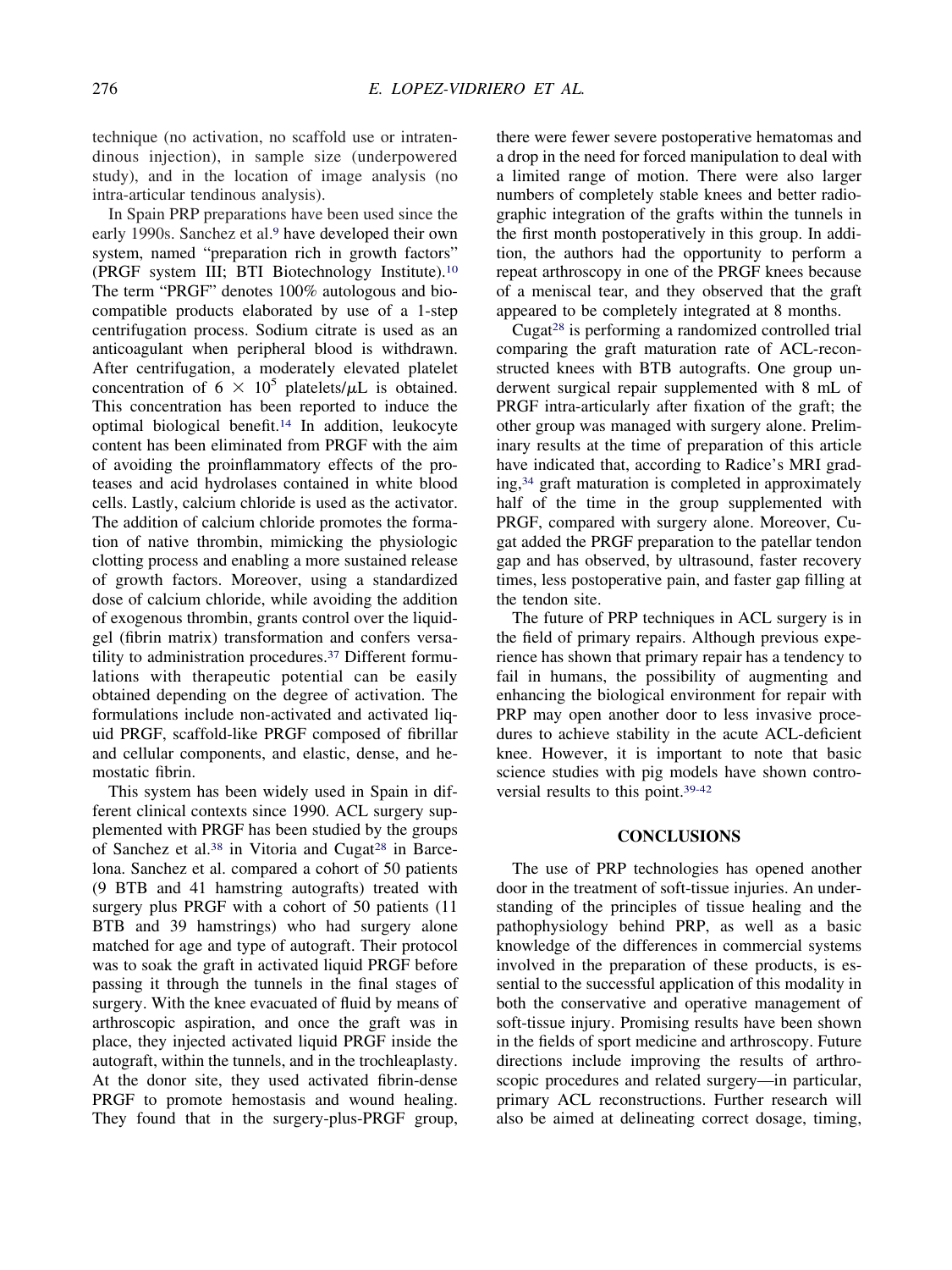and quantification, as well as ideal techniques of PRP application.

**Acknowledgment:** The authors thank Dr. Seijas and Dr. Cugat, Department of Orthopaedics, Hospital Quiron, Barcelona, Spain.

### **REFERENCES**

- 1. Werner S, Grose R. Regulation of wound healing by growth factors and cytokines. *Physiol Rev* 2003;83:835-870.
- 2. Anitua E, Andia I, Ardanza B, Nurden P, Nurden AT. Autologous platelets as a source of proteins for healing and tissue regeneration. *Thromb Haemost* 2004;91:4-15.
- 3. Anitua E, Sanchez M, Nurden AT, Nurden P, Orive G, Andia I. New insights into and novel applications for platelet-rich fibrin therapies. *Trends Biotechnol* 2006;24:227-234.
- 4. Anitua E, Sanchez M, Orive G, Andia I. Shedding light in the controversial terminology for platelet rich products. *J Biomed Mater Res A* 2009;90:1262-1263.
- 5. Wojtowicz A, Chaberek S, Urbanowska E, Ostrowski K. Comparison of efficiency of platelet rich plasma, hematopoietic stem cells and bone marrow in augmentation of mandibular bone defects. *N Y State Dent J* 2007;73:41-45.
- 6. Cervelli V, Gentile P, Grimaldi M. Regenerative surgery: Use of fat grafting combined with platelet-rich plasma for chronic lower-extremity ulcers. *Aesthetic Plast Surg* 2009;33:340-345.
- 7. Arnoczky SP. Biologic adjuncts to connective tissue healing. Can we improve Mother Nature's recipe? In: Day AS, ed. *Las Vegas: AANA specialty day 2009*. Las Vegas: AAOS, 2009;101-107.
- 8. Arnoczky SP, Tarvin GB, Marshall JL. Anterior cruciate ligament replacement using patellar tendon. An evaluation of graft revascularization in the dog. *J Bone Joint Surg Am* 1982;64:217-224.
- 9. Sanchez M, Anitua E, Orive G, Mujika I, Andia I. Platelet-rich therapies in the treatment of orthopaedic sports injuries. *Sports Med* 2009;35:1-10.
- 10. Anitua E. Plasma rich in growth factors: Preliminary results of use in the preparation of future sites for implants. *Int J Oral Maxillofac Implants* 1999;14:529-535.
- 11. Bielecki TM, Gazdzik TS, Arendt J, Szczepanski T, Krol W, Wielkoszynski T. Antibacterial effect of autologous platelet gel enriched with growth factors and other active substances: An in vitro study. *J Bone Joint Surg Br* 2007;89:417-420.
- 12. Asfaha S, Cenac N, Houle S, et al. Protease-activated receptor-4: A novel mechanism of inflammatory pain modulation. *Br J Pharmacol* 2007;150:176-185.
- 13. Ahmed TA, Dare EV, Hincke M. Fibrin: A versatile scaffold for tissue engineering applications. *Tissue Eng Part B Rev* 2008;14:199-215.
- 14. Weibrich G, Hansen T, Kleis W, Buch R, Hitzler WE. Effect of platelet concentration in platelet-rich plasma on periimplant bone regeneration. *Bone* 2004;34:665-671.
- 15. Tidball JG. Inflammatory cell response to acute muscle injury. *Med Sci Sports Exerc* 1995;27:1022-1032.
- 16. Anitua E, Sanchez M, Orive G, Andia I. The potential impact of the preparation rich in growth factors (PRGF) in different medical fields. *Biomaterials* 2007;28:4551-4560.
- 17. Anitua E, Sanchez M, Nurden AT, et al. Autologous fibrin matrices: A potential source of biological mediators that modulate tendon cell activities. *J Biomed Mater Res A* 2006;77: 285-293.
- <span id="page-8-0"></span>18. Sanchez M, Anitua E, Azofra J, Andia I, Padilla S, Mujika I. Comparison of surgically repaired Achilles tendon tears

using platelet-rich fibrin matrices. *Am J Sports Med* 2007; 35:245-251.

- 19. Arnoczky SP, Anderson L, Fanelli G, Ho S, Mishra A, Sgaglione N. The role of platelet-rich plasma in connective tissue repair. *Orthopedics Today* 2009;26:29 [serial on the Internet]. Available from: [www.orthosupersite.com/view.asp?rid](http://www.orthosupersite.com/view.asp?rid=37598)=37598. Accessed April 4, 2009.
- 20. Gosen T, Sluimer J. Prospective randomized study on the effect of autologous platelets injection in lateral epicondylitis compared with corticosteroid injection. Poster P25-444. Presented at: 13th Congress of the European Society of Sports Traumatology, Knee Surgery and Arthroscopy (ESSKA), Porto, Portugal, May 21-24, 2008.
- 21. Maniscalco P, Gambera D, Lunati A, et al. The "Cascade" membrane: A new PRP device for tendon ruptures. Description and case report on rotator cuff tendon. *Acta Biomed* 2008;79:223-226.
- 22. Filardo G, Kon E, Della Villa S, Vincentelli F, Fornasari PM, Marcacci M. Use of platelet-rich plasma for the treatment of refractory jumper's knee. *Int Orthop* in press, available online 31 July, 2009. doi:10.1007/s00264-009-0845-7.
- 23. Sanchez M, Anitua E, Andia I. Application of autologous growth factors on skeletal muscle healing. Presented at the Second International Conference on Regenerative Medicine, Leipzig, Germany, May 18-20, 2005.
- 24. Ishida K, Kuroda R, Miwa M, et al. The regenerative effects of platelet-rich plasma on meniscal cells in vitro and its in vivo application with biodegradable gelatin hydrogel. *Tissue Eng* 2007;13:1103-1112.
- 25. Hirahara AM, Yamashiro K, Dunning R. Enhancing SLAP repairs with fibrin-PRP clots. Presented at the 64th Annual Meeting of the Canadian Orthopaedic Association, Whistler, British Columbia, Canada, July 3-6, 2009.
- 26. Sanchez M, Azofra J, Anitua E, et al. Plasma rich in growth factors to treat an articular cartilage avulsion: A case report. *Med Sci Sports Exerc* 2003;35:1648-1652.
- 27. Sanchez M, Anitua E, Azofra J, Aguirre JJ, Andia I. Intraarticular injection of an autologous preparation rich in growth factors for the treatment of knee OA: A retrospective cohort study. *Clin Exp Rheumatol* 2008;26:910-913.
- 28. Cugat R. Platelet derived growth factors: Experience in soft tissue injuries and in joint trauma. Presented at the Seventh Biennial International Society of Arthroscopy, Knee Surgery & Orthopaedic Sports Medicine Congress, Osaka, Japan, April 5-9, 2009.
- 29. Anitua E, Sanchez M, Nurden AT, et al. Platelet-released growth factors enhance the secretion of hyaluronic acid and induce hepatocyte growth factor production by synovial fibroblasts from arthritic patients. *Rheumatology (Oxford)* 2007;46: 1769-1772.
- 30. Saito M, Takahashi KA, Arai Y, et al. Intraarticular administration of platelet-rich plasma with biodegradable gelatin hydrogel microspheres prevents osteoarthritis progression in the rabbit knee. *Clin Exp Rheumatol* 2009;27:201-207.
- 31. Ekdahl M, Wang JH, Ronga M, Fu FH. Graft healing in anterior cruciate ligament reconstruction. *Knee Surg Sports Traumatol Arthrosc* 2008;16:935-947.
- 32. Mehta V, Foster D, Mandala C, Petsche T. Comparison of revision rates in autograft and allograft anterior cruciate ligament reconstruction. In: Day AS, ed. *Las Vegas: AOSSM specialty day 2009*. Las Vegas: AAOS, 2009;49.
- 33. Carey JL, Dunn WR, Dahn DL, Zeger SL, Spindler KP. A systematic review of anterior cruciate ligament reconstruction with autograft compared with allograft. *J Bone Joint Surg Am* 2009;91:2242-2250.
- 34. Radice F, Gutierrez V, Ibarra A, Verdugo A. Arthroscopic, histologic and MRI correlation in the maturation process of the graft in ACL reconstruction in humans. *Arthroscopy* 1998;14: S20 (Suppl 1).